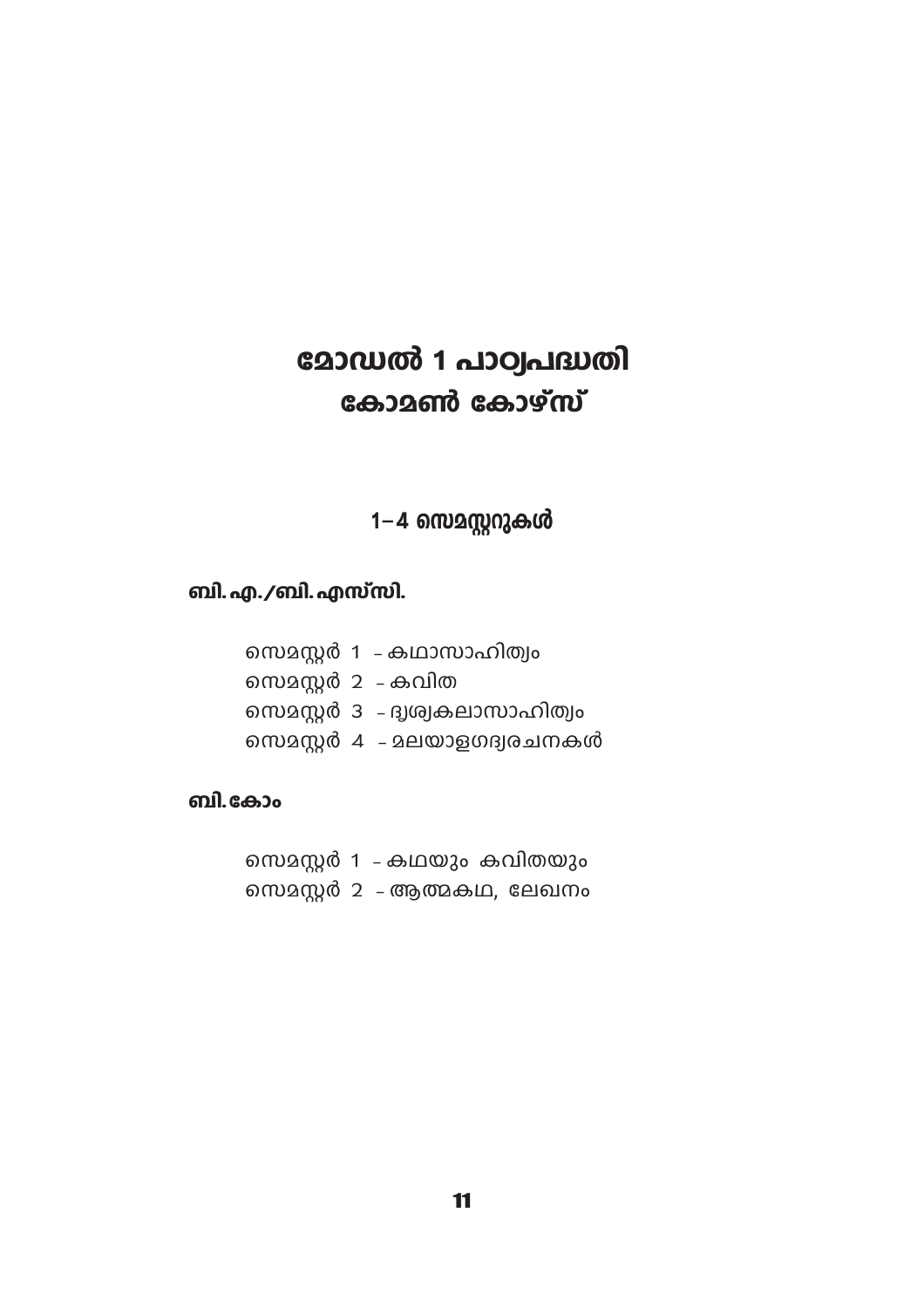# ബി. എ./ബി. എസ്സി. സെമസ്റ്റർ 1 കോമൺ കോഴ്സ് കോഴ്സ് കോഡ്: ML1CCT01

### കഥാസാഹിത്യം

#### പഠനലക്ഷൃങ്ങൾ

- സാമാന്യമായ സാഹിത്യപരിചയവും വായനാഭിരുചിയും ആസ്വാദനശേഷിയും  $\mathbf{1}$ വളർത്തിയെടുക്കുക
- മലയാളകഥാസാഹിത്യത്തിൽ സംഭവിക്കുന്ന ഭാവുകത്വപരിണാമങ്ങൾ തിരിച്ചറിയുക  $\mathfrak{D}$
- കാലഘട്ടത്തിന്റെ പൊതുപ്രവണതകളും ഉദാത്തമായ ജീവിതവീക്ഷണവും എഴുത്തിൽ 3. പ്രകടമാവുന്നത് അനുഭവിച്ചറിയുക

പാഠപുസ്തകം - യൂണിവേഴ്സിറ്റി പ്രസിദ്ധീകരണം.

#### ഖണ്ഡം ഒന് - ചെറുകഥ

- പുവമ്പഴം കാരുർ  $\mathbf{1}$
- ഭൂമിയുടെ അവകാശികൾ വൈക്കം മുഹമ്മദ് ബഷീർ  $\mathcal{P}$
- 3. കടൽ - ടി. പത്മനാഭൻ
- പെരുമഴയുടെ പിറ്റേന്ന് എം.ടി വാസുദേവൻ നായർ  $\overline{4}$ .
- മാനാഞ്ചിറ ടെസ്റ്റ് – വി.കെ. എൻ 5.
- തരിശുനിലം – മാധവിക്കുട്ടി 6
- ആർക്കറിയാം സക്കറിയ 7.
- ഓരോ എഴുത്തുകാരിയുടെ ഉള്ളിലും സാറാജോസഫ് 8.
- തിരുത്ത് എൻ.എസ് മാധവൻ  $\mathbf{q}$
- മോഹമഞ്ഞ - കെ. ആർ മീര  $10<sub>1</sub>$
- അഗ്നി സിതാര എസ്.  $11$
- ബിരിയാണി – സന്തോഷ് ഏച്ചിക്കാനം  $12.$
- മോദസ്ഥിരനായ് അങ്ങ് വസിപ്പു മലപോലെ എസ്. ഹരീഷ്  $13.$
- $14.$ പ്രാണിലോകം -ഉണ്ണി ആർ.
- ചില സ്ഥ്നങ്ങളിൽ..... സീതാലക്ഷ്മിയുടെ കറുത്ത മുടിയിഴ ഇന്ദുമേനോൻ  $15<sup>1</sup>$

#### ഖണ്ഡം രണ്ട് - നോവൽ

ആടുജീവിതം - ബന്യാമിൻ

#### സഹായകഗ്രന്ഥങ്ങൾ

- ചെറുകഥ ഇന്നലെ ഇന്ന് എം. അച്യുതൻ  $\mathbf{1}$
- ചെറുകഥാപ്രസ്ഥാനം എം. പി. പോൾ  $\mathcal{P}$
- ചെറുകഥ വാക്കും വഴിയും ഡോ. കെ.എസ് രവികുമാർ  $3<sub>1</sub>$
- നോവൽ സാഹിത്യ ചരിത്രം പ്രൊഫ. കെ.എം തരകൻ  $4.$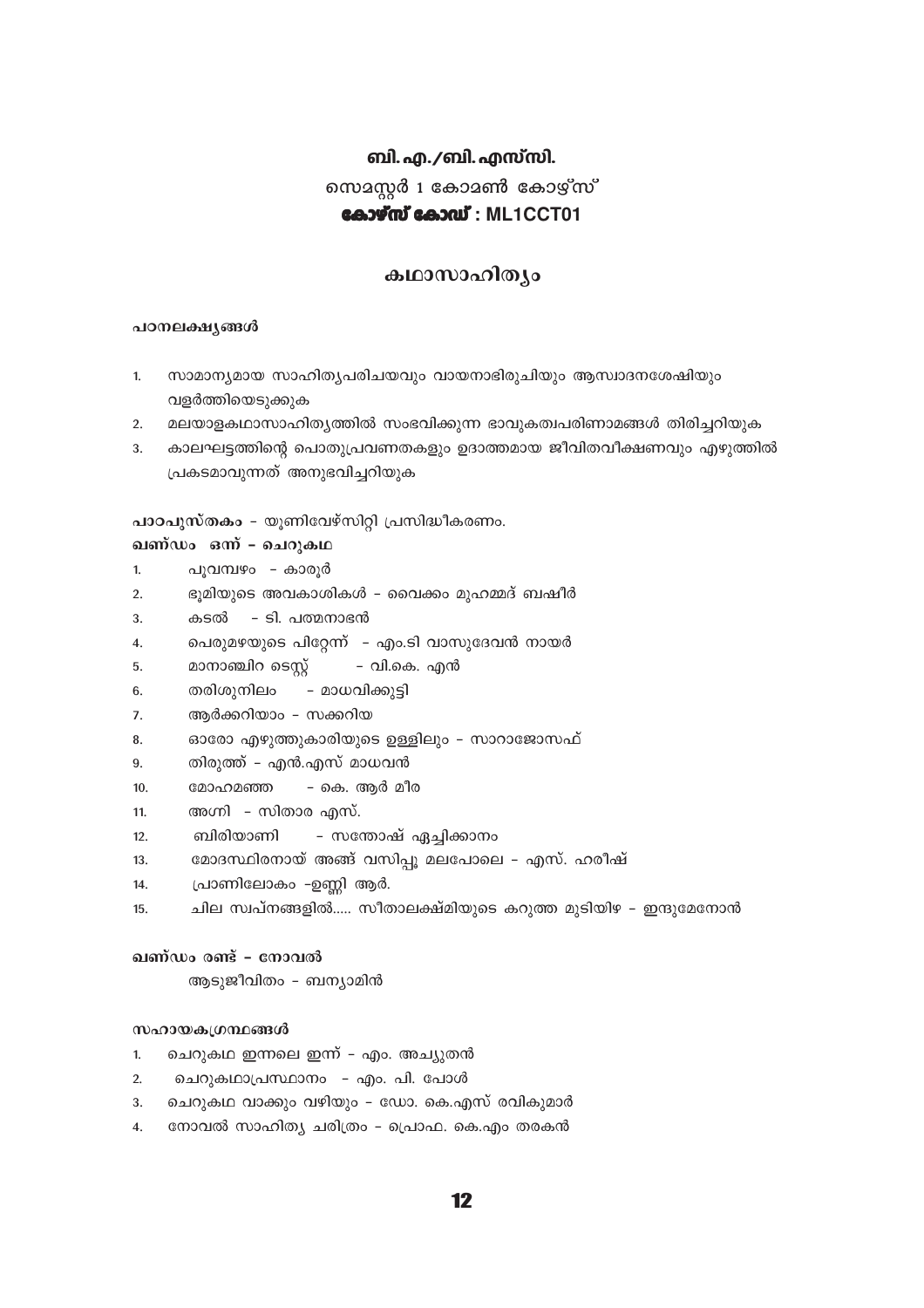# ബി. എ./ബി. എസ്സി. സെമസ്റ്റർ 2 കോമൺ കോഴ്സ് കോഴ്സ് കോഡ്: ML2CCT02

### കവിത

#### പഠന ലക്ഷ്യങ്ങൾ

- സാമാന്യമായ കവിതാസാഹിത്യപരിചയവും വായനാഭിരുചിയും  $\mathbf{1}$ കാവ്യാസ്വാദനശേഷിയും വളർത്തിയെടുക്കുക
- മലയാള കവിതാസാഹിത്യത്തിൽ സംഭവിക്കുന്ന ഭാവുകത്വപരിണാമങ്ങൾ തിരിച്ചറിയുക  $\overline{2}$ .
- കാലഘട്ടത്തിന്റെ പൊതുപ്രവണതകളും ഉദാത്തമായ ജീവിതവീക്ഷണവും എഴുത്തിൽ  $\mathcal{R}$ പ്രകടമാവുന്നത് അനുഭവിച്ചറിയുക

#### കവിതകൾ

- മാംസനിബദ്ധമല്ലരാഗം കുമാരനാശാൻ  $\mathbf{1}$  $($ ലീലയിലെ 47 മുതൽ 74 വരെയുള്ള 28 ശ്ലോകങ്ങൾ $)$
- സ്നേഹസുന്ദരപാതയിലൂടെ വൈലോപ്പിള്ളി ശ്രീധരമേനോൻ  $\mathcal{P}$ 'കുടിയൊഴിക്കലി' ലെ അവസാന ഖണ്ഡം
- ഒറ്റയ്ക്കിരിക്കാൻ പഠിച്ചു കഴിഞ്ഞു ഞാൻ സുഗതകുമാരി 3.
- കോഴി -കടമ്മനിട്ട രാമകൃഷ്ണൻ  $4.$
- പഴഞ്ചൊല്ലുകൾ സച്ചിദാനന്ദൻ 5.
- മുള്ളൻ പന്നി കെ.ജി. ശങ്കരപ്പിള്ള 6.
- തിരുത്ത് പി.പി. രാമചന്ദ്രൻ  $\overline{7}$ .
- പിറക്കാത്ത മകന് -ബാലചന്ദ്രൻ ചുള്ളിക്കാട്  $\mathbf{R}$
- മൃഗശിക്ഷകൻ വിജയലക്ഷ്മി 9.
- ആടിയാടി അലഞ്ഞ മരങ്ങളേ.... അൻവർ അലി  $10<sub>1</sub>$
- $11.$ കൽവീട് - വി.എം. ഗിരിജ
- ആഴങ്ങൾ അടച്ചിട്ട പുഴ- എസ്. ജോസഫ്  $12<sub>1</sub>$
- സ്മാരകം വീരാൻകുട്ടി  $13.$
- കുട്ടമ്മാൻ എം. ആർ. രേണുകുമാർ  $14.$
- നാഷണൽ ജ്യോഗ്രഫി -എസ്. കണ്ണൻ  $15.$
- വെറ്റിലച്ചെല്ലം ടി.പി. രാജീവൻ  $16.$
- 17. പഴയ ചിലത് പി. രാമൻ
- $18.$ ഗോതമ്പു ശില്പം – കവിത ബാലകൃഷ്ണൻ
- കുന്നിമണികൾ കുഞ്ഞുണ്ണിക്കവിതകൾ 19.

(കറന്റ് ബുക്സിന്റെ 2004 ജൂലൈ എഡിഷൻ 'കുഞ്ഞുണ്ണിക്കവിത'കളിൽ നിന്ന് 460, 463, 464,

465, 466, 469, 490, 491 ക്രമനമ്പറുള്ള കവിതകൾ)

പാഠപുസ്തകം – യൂണിവേഴ്സിറ്റി പ്രസിദ്ധീകരണം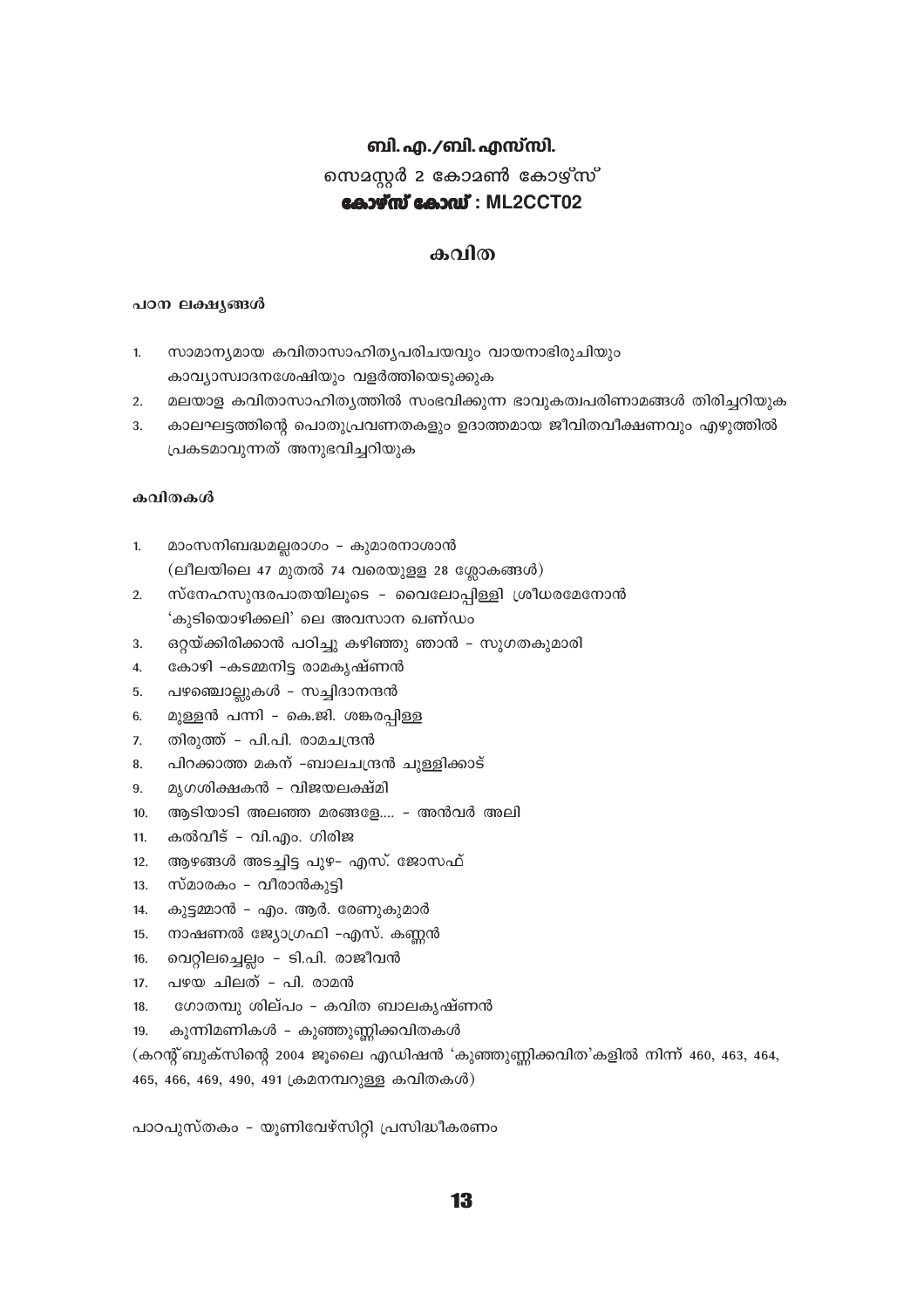## ബി. എ. /ബി. എസ്സി. സെമസ്റ്റർ 3 കോമൺ കോഴ്സ് കോഴ്സ് കോഡ്: ML3CCT03

### ദൃശൃകലാസാഹിത്യം

#### പഠനലക്ഷൃങ്ങൾ

- കേരളത്തിന്റെ സമ്പന്നമായ ദൃശ്യകലാപാരമ്പര്യത്തെക്കുറിച്ച് കുട്ടികൾക്ക്  $\mathbf{1}$ അറിവ് നൽകുക.
- സിനിമ പോലെയുള്ള ദൃശ്യകലകളെ പരിചയപ്പെടുത്തുക.  $2.$

#### ഖണ്ഡം ഒന് - സംസ്കൃത നാടകം.

മലയാളശാകുന്തളം നാലാമങ്കം-ഏ.ആർ രാജരാജവർമ്മ ഊരുഭംഗം - ഭാസൻ -കാവാലം നാരായണപ്പണിക്കരുടെ തർജമ (വിഷ്കംഭം കഴിഞ്ഞ് ബലദേവന്റെ സംഭാഷണം മുതൽ അവസാനം വരെ)

#### ഖണ്ഡം രണ്ട്- ആട്ടക്കഥ

നളചരിതം (ഒന്നാം ദിവസം)– ഉണ്ണായിവാര്യർ (തുടക്കം മുതൽ "എന്നുംചൊല്ലിക്ഖഗ പതി പറന്നംബരേ പോയ്മറഞ്ഞാൻ"(നാലാം രംഗത്തിന്റെ അവസാനം) വരെ)

#### ഖണ്ഡം മുന്ന് - തുള്ളൽ

കല്യാണസൗഗന്ധികം (ശീതങ്കൻ തുള്ളൽ) - കുഞ്ചൻ നമ്പ്യാർ (തുടക്കം മുതൽ'ശ്രീരാമദാസന്റെ വംശേ ജനിക്കയാൽ പാരം നിനക്കുമഹംഭാവ-മിങ്ങനെ' വരെയുള്ള ഭാഗങ്ങൾ)

#### ഖണ്ഡം നാല്- മലയാളനാടകം

 $'1128$  ൽ പ്രൈം 27' - സി.ജെ. തോമസ്.

#### ഖണ്ഡം അഞ്ച് - സിനിമ

സിനിമയുടെ സാംസ്ക്കാരിക പ്രതിനിധാനങ്ങളെ സൂക്ഷ്മതലത്തിൽ വിശകലനം ചെയ്യുന്ന ഡോ. പി.എസ് രാധാകൃഷ്ണന്റെ സിനിമാപഠനങ്ങൾ - 5 ലേഖനങ്ങൾ.

#### പാഠപുസ്തകം

- ഖണ്ഡം 1,2, 3 ചേർത്തുകൊണ്ട് യൂണിവേഴ്സിറ്റി പ്രസിദ്ധീകരിക്കുന്ന പുസ്തകം.  $\mathbf{1}$ .
- 1128 -ൽ ക്രൈം 27 സി.ജെ തോമസ്  $2.$
- സിനിമ: ദേശം, സംസ്കാരം, ചരിത്രം- ഡോ. പി.എസ് രാധാകൃഷ്ണൻ 3.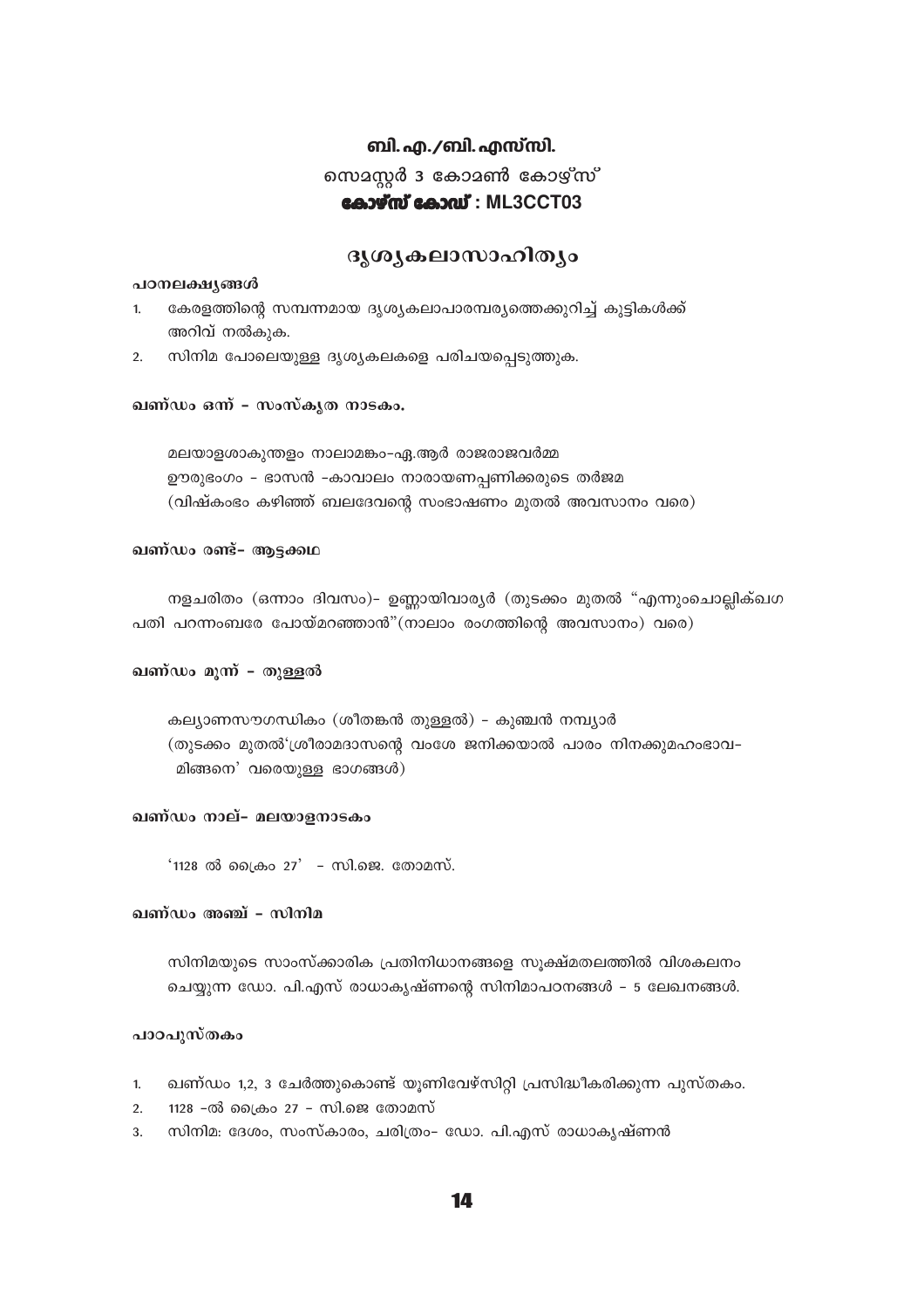## ബി. എ./ബി. എസ്സി. സെമസ്സർ 4 കോമൺ കോഴ്സ് കോഴ്**സ് കോഡ്**: ML4CCT04

### മലയാളഗദൃരചനകൾ

മലയാള ഗദൃത്തിന്റെ ശക്തിയും സാധൃതയും മനസ്സിലാക്കാൻ പര്യാപ്തമായ ലേഖനങ്ങളാണ് ഇവിടെ പഠനവിഷയം. ഒപ്പം ഓർമ്മക്കുറിപ്പുകളിലൂടെ എഴുത്തുകാരെയും എഴുത്തുകാരെ രൂപപ്പെടുത്തിയ സമൂഹത്തെയും തിരിച്ചറിയുന്നത് എങ്ങനെയെന്ന് മനസ്സിലാക്കാൻ സാധിക്കുന്നു.

#### 1. ലേഖനങ്ങൾ

പുസ്തകം – യൂണിവേഴ്സിറ്റി പ്രസിദ്ധീകരണം

- 1. കാളിദാസനും കാലത്തിന്റെ ദാസൻ– ജോസഫ് മുണ്ടശ്ശേരി
- 2. മാതൃഭാഷയിലേക്കുവീണ്ടും- എൻ.വി.കൃഷ്ണവാരിയർ
- 3. ഭൂമിയിൽ ഏകാന്തതയ്ക്കുമാത്രമായി ഒരിടമില്ല– സിയാറ്റിൽ മൂപ്പൻ
- 4. വാക്കുകളുടെ വിസ്മയം എം.ടി.വാസുദേവൻ നായർ
- 5. മാറുന്ന മലയാള സംസാരഭാഷ-ടി.ബി. വേണുഗോപാലപണിക്കർ
- 6. നമ്മുടെ അടുക്കള തിരിച്ചുപിടിക്കുക– സാറാജോസഫ്
- 7. മലയാളിയുടെ രാത്രികൾ– കെ.സി. നാരായണൻ
- 8. ചെമ്പൈ വൈദൃനാഥഭാഗവതർ സംഗീതത്തിലെ സിംഹനാദം –ഇന്ദിരാമേനോൻ
- 9. ഈശ്വരപിള്ളയെ ആരോർക്കുന്നു- പി.കെ. രാജശേഖരൻ
- 10. പ്രകാശത്തിന്റെ ആയിരം തടവറകൾ ജീവൻ ജോബ് തോമസ്
- 11. പുരികം-ഡെസ്മണ്ട് മോറിസ്
- 12. രവിവർമ്മ- വിജയകുമാർ മേനോൻ

#### 2. അനുഭവം, ആത്മകഥ

പച്ചവിരൽ -ദയാബായി (ഡി.സി.ബുക്സ്, കോട്ടയം, 2015)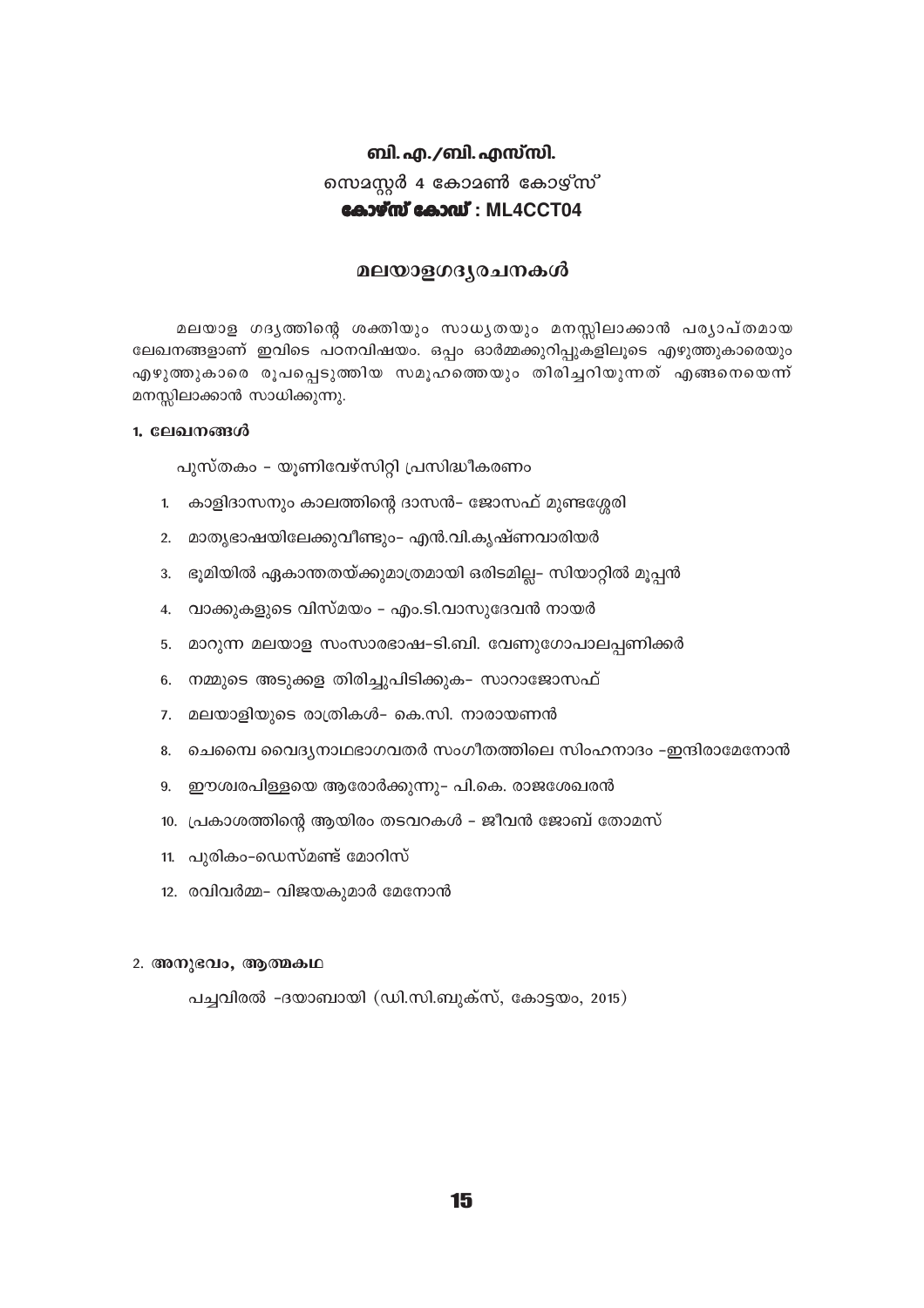#### ബി.കോം

സെമസ്റ്റർ 1 കോമൺ കോഴ്സ്

### കോഴ്സ് കോഡ്: ML1CCT05

### കഥയും കവിതയും

പാഠപുസ്തകം – യൂണിവേഴ്സിറ്റി പ്രസിദ്ധീകരിക്കുന്നത്

#### പഠനലക്ഷൃങ്ങൾ

- സാമാന്യമായ സാഹിത്യപരിചയവും വായനാഭിരുചിയും ആസ്വാദനശേഷിയും  $\mathbf{1}$ വളർത്തിയെടുക്കുക
- മലയാളസാഹിത്യത്തിൽ സംഭവിക്കുന്ന ഭാവുകത്വപരിണാമങ്ങൾ തിരിച്ചറിയുക  $2<sub>1</sub>$
- കാലഘട്ടത്തിന്റെ പൊതുപ്രവണതകളും ഉദാത്തമായ ജീവിതവീക്ഷണവും എഴുത്തിൽ 3. പ്രകടമാവുന്നത് അനുഭവിച്ചറിയുക

#### കഥകൾ

- ഉറൂബ് -ഇറ്റാർസിയിലേക്ക് തിരികെ പോകുന്ന വണ്ടി.  $1<sub>1</sub>$
- ഒ.വി വിജയൻ കാറ്റു പറഞ്ഞ കഥ  $2.$
- എം. മുകുന്ദൻ –ദൽഹി 1981  $3.$
- സി.വി ശ്രീരാമൻ ചിദംബരം 4.
- എൻ. പ്രഭാകരൻ- മറുപിറവി 5
- സുഭാഷ് ചന്ദ്രൻ തല്പം 6.
- ഗ്രേസി- തീച്ചാമുണ്ഡി  $7.$
- സി.എസ് ചന്ദ്രിക ക്ലിനിക്കലി എക്സ്പയേർഡ് 8.
- അയ്മനം ജോൺ കടിക്കുന്ന അമ്മച്ചിയും കൊച്ചുമകൾ ആൻസിയും  $9<sub>1</sub>$
- ഇ. സന്തോഷ് കുമാർ ചേക്ക  $10.$
- ടി.വി കൊച്ചുബാവ അടുക്കള  $11.$

#### 10 കവിതകൾ

- മൈനാകശൃംഗം ഇടശ്ശേരി  $1<sup>1</sup>$
- കടുക്ക അയ്യപ്പപ്പണിക്കർ 2.
- പാടുന്ന പിശാചിന് ഡി. വിനയചന്ദ്രൻ 3.
- വിളക്കു കൊളുത്തൂ വിളക്കു കൊളുത്തൂ സാവിത്രി രാജീവൻ  $4.$
- ഇഷ്ടമുടിക്കായൽ കുരീപ്പുഴ ശ്രീകുമാർ 5.
- വേനലിൽ ഒരുപുഴ റോസ് മേരി. 6.
- കൈക്കലത്തുണികൾ വിജില ചിറപ്പാട്  $7.$
- നായകടിക്കും സൂക്ഷിക്കുക കൽപ്പറ്റ നാരായണൻ  $\mathbf{R}$
- തോരാമഴ റഫീക്ക് അഹമ്മദ്  $\mathbf{q}$
- 10. ശിലകളെ പൂവുകളാക്കുവാൻ പി. രാമൻ